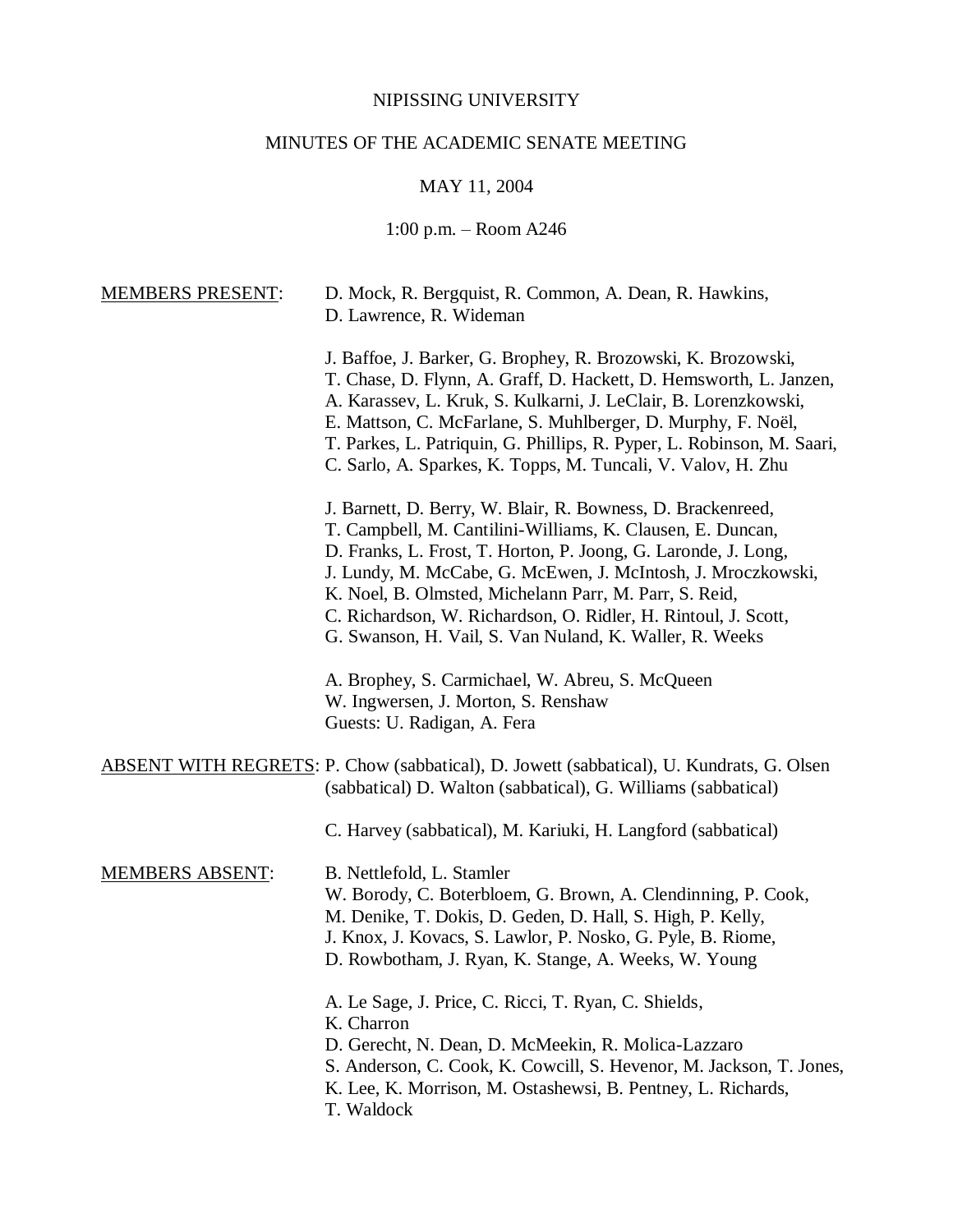MOTION #1: Moved by H. Rintoul, seconded by D. Franks that the minutes of the regular meeting of the Academic Senate dated April 2, 2004 be adopted. CARRIED

#### ANNOUNCEMENTS

The President stated that more than twice the nominations were received this year for the Chancellor's Award for Excellence in Teaching. Senator Mock noted that it is an honour to be nominated for this award. He announced that this year's recipients are Dr. David Hackett and Dr. Shirley Van Nuland. The first recipient of the Nipissing University Award for Excellence in Part-Time Teaching has been given to Dr. Bill Plumstead. The awards will be presented at the Convocation ceremonies. Senator Mock stated that COU had recently released the latest statistics on graduate employment rates. Nipissing tied for second place with Wilfrid Laurier with a rating of 96.3% after 6 months; and tied for fourth place with Guelph with a rating of 96.6% after two years. The President informed senators that on May 6 Nipissing hosted an evening to recognize the first fully funded research chair, the result of the late Dr. Elizabeth Thorn's endowment. The Nugget featured a front page story on this event. The President announced the dates of Convocation and invited faculty to attend. Since Nipissing is a student-centred institution, the President felt that attendance at Convocation should be considered part of one's professorial responsibilities; he encouraged everyone to attend at least one ceremony to celebrate graduation with their students. The Ministry is proceeding with a review of the formula funding process. Mr. Green met with the Assistant Deputy Minister last week and the President will be meeting with the Deputy Minister this week. Two key issues will be on the agenda: unfunded BIUs and acquiring a new corridor to allow Nipissing to grow.

Senator Mock also reported that he has been meeting with each of the 13 academic departments. He expressed his appreciation to the department chairs and faculty members for meeting with him and for the useful information that has been shared. To conclude the first phase of the strategic planning process, Dr. Maurice Yeates gave an excellent presentation to a large audience on May 5 providing insight into OCGS and graduate studies. A draft of the issues paper has been somewhat delayed, but is expected in the near future.

Senator Hawkins announced that Dr. Greg Pyle was selected as the 2003-2004 recipient of the Chancellor's Award for Excellence in Research.

Senator Dean reported that most of the grades had been submitted and stressed the urgency of promptly submitting any remaining grades. He announced that May 14 was the deadline for applying for the Associate Dean position.

Senator Common commented on the recent graduate student symposium attended by 115 Masters students with presentations by faculty and students on their research projects. The Dean noted that the Checkmark Conference had been very successful with 900 people from across Canada attending the 3-day event.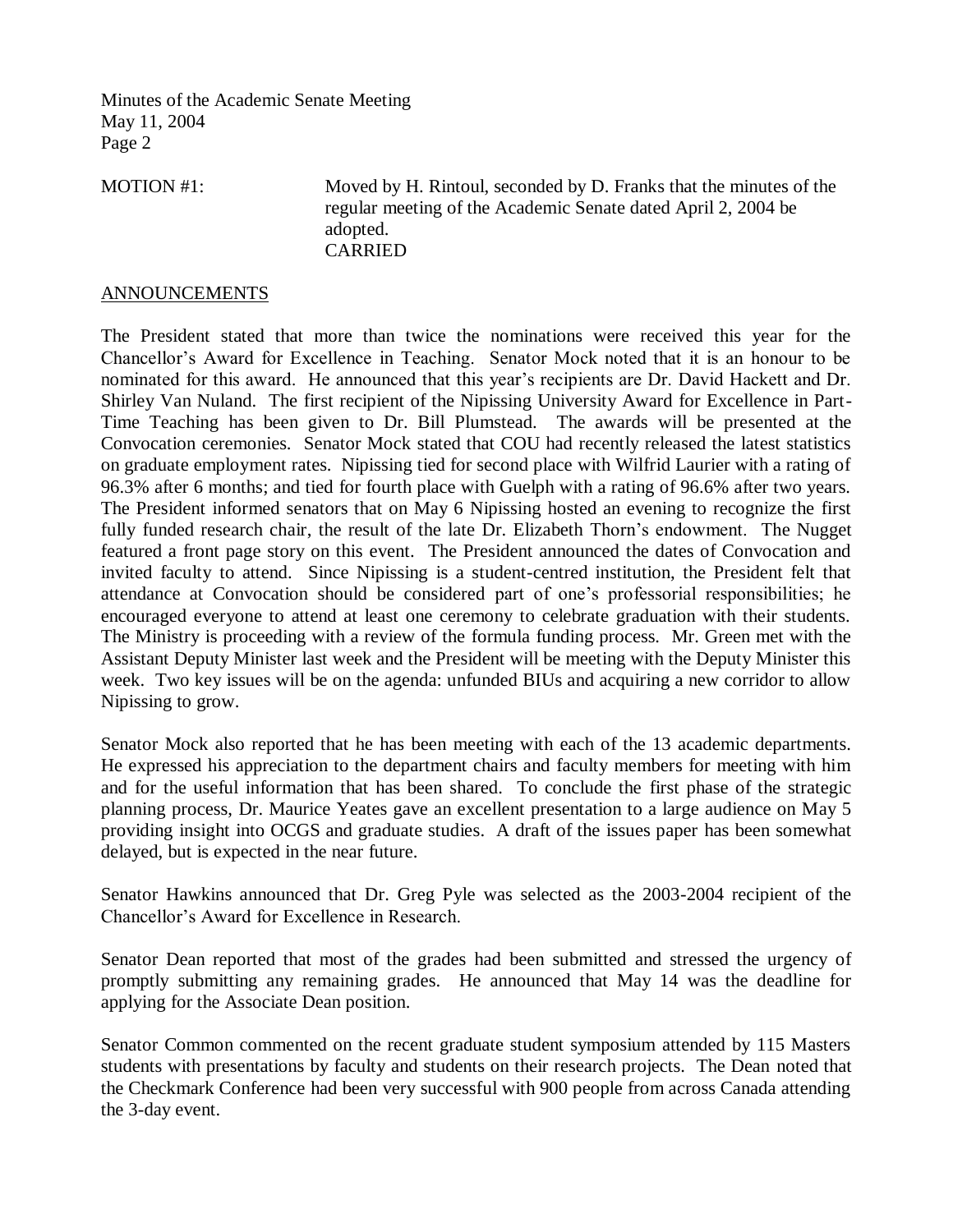Senator Abreu announced that Martin Holmes was selected as valedictorian. He introduced Sharon McQueen, newest NUSU executive member. NUSU is working on a number of projects including the annual handbook, Orientation Week, Shinerama, Food Banks, and articles in the newspaper.

Executive Committee

| <b>MOTION #2:</b>             | Moved by D. Mock, seconded by W. Abreu that the Annual Report of<br>the Senate Executive Committee dated April 28, 2004 be received.<br><b>CARRIED</b>                             |
|-------------------------------|------------------------------------------------------------------------------------------------------------------------------------------------------------------------------------|
| April 29 <sup>th</sup> Report |                                                                                                                                                                                    |
| <b>MOTION #3:</b>             | Moved by D. Mock, seconded by J. Baffoe that the Report of the<br>Senate Executive Committee dated April 29, 2004 be received.<br><b>CARRIED</b>                                   |
| <b>MOTION #4:</b>             | Moved by D. Mock, seconded by J. Baffoe that the Senate Executive<br>Committee be delegated the authority to approve the graduates for<br>June 2004 Convocation.<br><b>CARRIED</b> |

University Curriculum Committee

MOTION #5: Moved by R. Hawkins, seconded by W. Abreu that the Annual Report of the University Curriculum Committee dated April 28, 2004 be received. CARRIED

April 28th UCC Report

MOTION #6: Moved by R. Hawkins, seconded by J. Lundy that the Report of the University Curriculum Committee dated April 28, 2004 be received. CARRIED

MOTION #7: Moved by R. Hawkins, seconded by P. Joong that in accordance with the Nipissing University Policy for New Program Implementation, Senate give Stage Two "Curriculum Approval" to the Concurrent Education Program as outlined in proposal titled, "Concurrent Education Program – North Bay Campus", as submitted by the Concurrent Education Curriculum Committee on March 17, 2004, and as amended by the University Curriculum Committee on April 2, 2004, attached.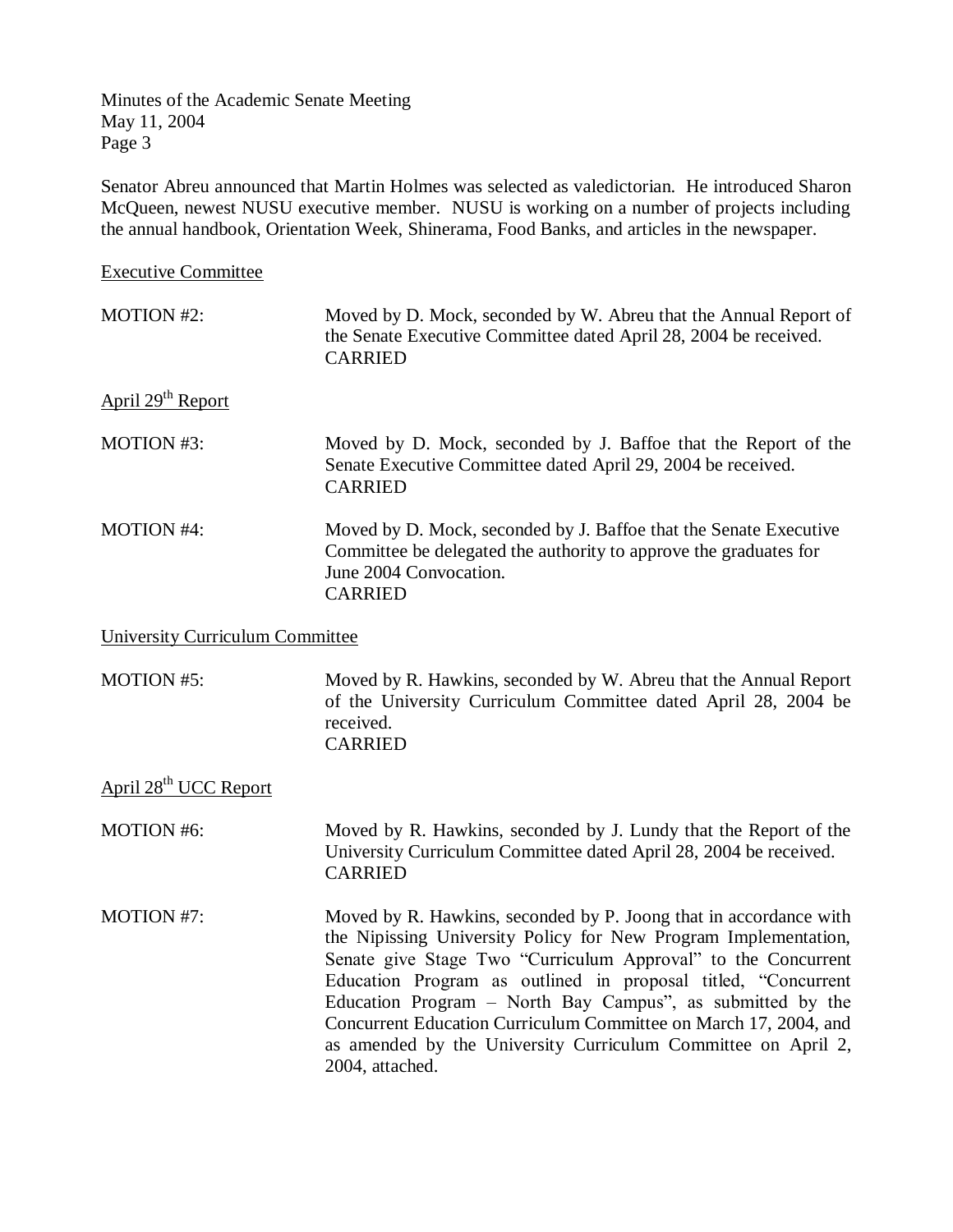| <b>MOTION #8:</b> | Moved by L. Janzen, seconded by M. Saari that Motion #7 be<br>amended by adding the wording below at the end of the motion.     |                                                                                                                                                                                                                                                                                                                                                                                                                                                                                                         |  |  |  |
|-------------------|---------------------------------------------------------------------------------------------------------------------------------|---------------------------------------------------------------------------------------------------------------------------------------------------------------------------------------------------------------------------------------------------------------------------------------------------------------------------------------------------------------------------------------------------------------------------------------------------------------------------------------------------------|--|--|--|
|                   | "subject to the following additional amendments to the proposal<br>entitled 'Concurrent Education Program - North Bay Campus'": |                                                                                                                                                                                                                                                                                                                                                                                                                                                                                                         |  |  |  |
|                   | (i)                                                                                                                             | Remove "ENGL 1105 Introduction to English Studies or<br>ENGL 1501 Language and Written Communication I and<br>ENGL 1502 Language and Written Communication II" from<br>the second last paragraph on page 6, and add, at the end of this<br>paragraph, the sentence "As well, 6 credits in English Studies,<br>namely ENGL 1105 Introduction to English Studies or ENGL<br>1501 Language and Written Communication I and ENGL<br>1502 Language and Written Communication II, are highly<br>recommended." |  |  |  |
|                   | (ii)                                                                                                                            | Replace the fourth last paragraph on page 10 with "Concurrent"<br>students<br>the<br>Primary/Junior<br>education<br>in<br>and<br>Junior/Intermediate divisions will be required to complete<br>successfully a course in Geography, Canadian History and<br>Mathematics as part of their Arts and Science degrees. A<br>course in English Studies is also highly recommended."                                                                                                                           |  |  |  |
|                   | (iii)                                                                                                                           | In each of Tables 1-3 on page 13-15, I the "Year 1" column,<br>remove "ENGL $(6)$ or $(3)$ " and replace "Electives $(9)$ or $(12)$<br>(possibly GEOG 1016 or GEOG 1017)" with "Electives $(15)$<br>(possibly including 3 required GEOG credits and/or 6<br>recommended ENGL credits)." Delete the footnote marked **.                                                                                                                                                                                  |  |  |  |

(iv) In Table 4 on page 16, in the "year 1" column, remove "ENGL  $(6)$  or  $(3)$ " and replace "Electives  $(3)$  or  $(6)$  (possibly GEOG 1016 or GEOG 1017)" with "Electives (9) (possibly including 3 required GEOG credits and/or 6 recommended ENGL credits)." Delete the footnote marked \*\*.

The amendment was accepted as friendly by the mover and seconder of Motion #7.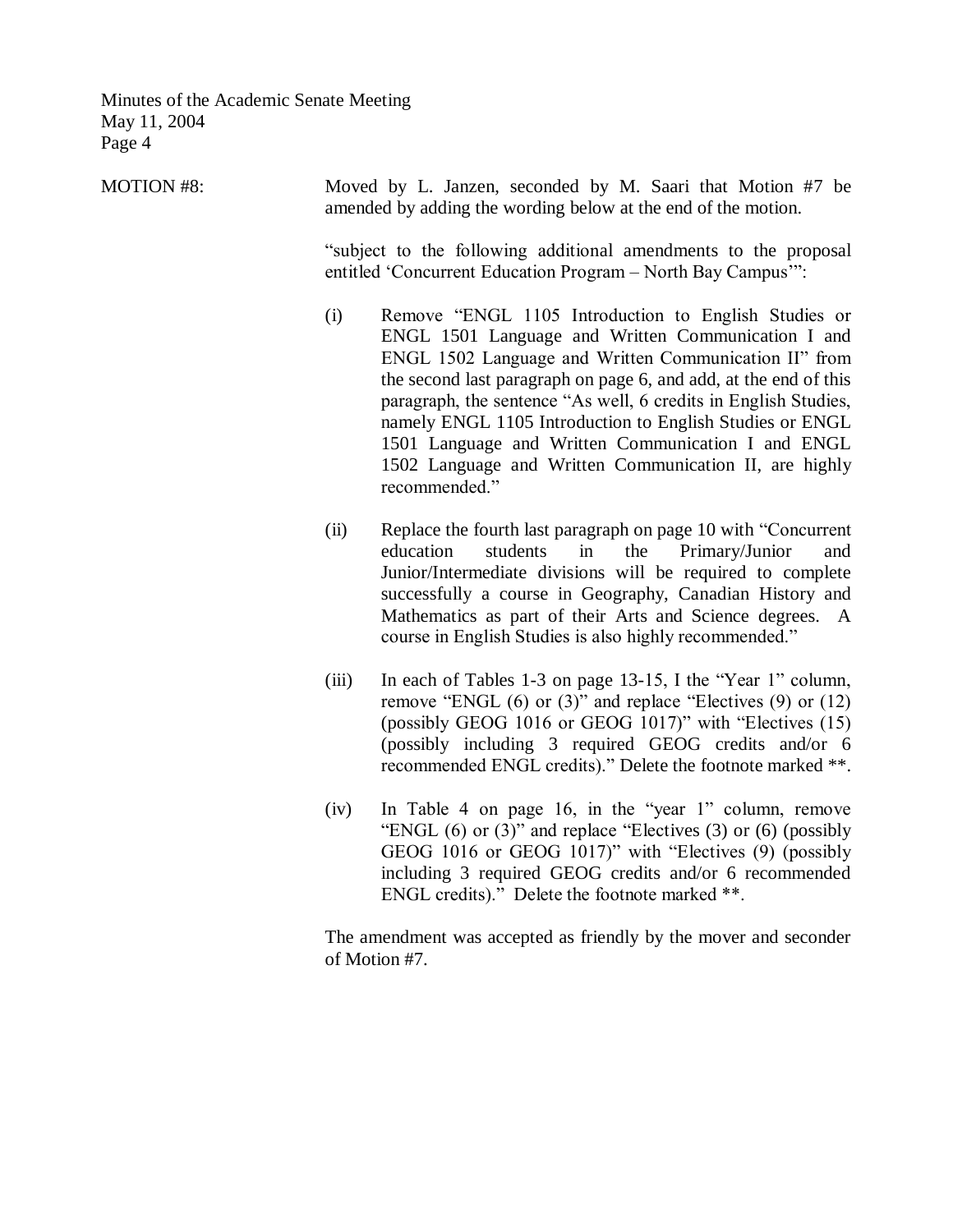MOTION #7: (restated)

Moved by R. Hawkins, seconded by P. Joong that in accordance with the Nipissing University Policy for New Program Implementation, Senate give Stage Two "Curriculum Approval" to the Concurrent Education Program as outlined in the proposal titled, 'Concurrent Education Program – North Bay Campus", as submitted by the Concurrent Education Curriculum Committee on March 17, 2004, and as amended by the University Curriculum Committee on April 2, 2004 attached, subject to the following additional amendments to the proposal entitled 'Concurrent Education Program – North Bay Campus'":

- (i) Remove "ENGL 1105 Introduction to English Studies or ENGL 1501 Language and Written Communication I and ENGL 1502 Language and Written Communication II" from the second last paragraph on page 6, and add, at the end of this paragraph, the sentence "As well, 6 credits in English Studies, namely ENGL 1105 Introduction to English Studies or ENGL 1501 Language and Written Communication I and ENGL 1502 Language and Written Communication II, are highly recommended."
- (ii) Replace the fourth last paragraph on page 10 with "Concurrent education students in the Primary/Junior and Junior/Intermediate divisions will be required to complete successfully a course in Geography, Canadian History and Mathematics as part of their Arts and Science degrees. A course in English Studies is also highly recommended."
- (iii) In each of Tables 1-3 on page 13-15, I the "Year 1" column, remove "ENGL  $(6)$  or  $(3)$ " and replace "Electives  $(9)$  or  $(12)$ " (possibly GEOG 1016 or GEOG 1017)" with "Electives (15) (possibly including 3 required GEOG credits and/or 6 recommended ENGL credits)." Delete the footnote marked \*\*.
- (iv) In Table 4 on page 16, in the "year 1" column, remove "ENGL  $(6)$  or  $(3)$ " and replace "Electives  $(3)$  or  $(6)$  (possibly GEOG 1016 or GEOG 1017)" with "Electives (9) (possibly including 3 required GEOG credits and/or 6 recommended ENGL credits)." Delete the footnote marked \*\*.

CARRIED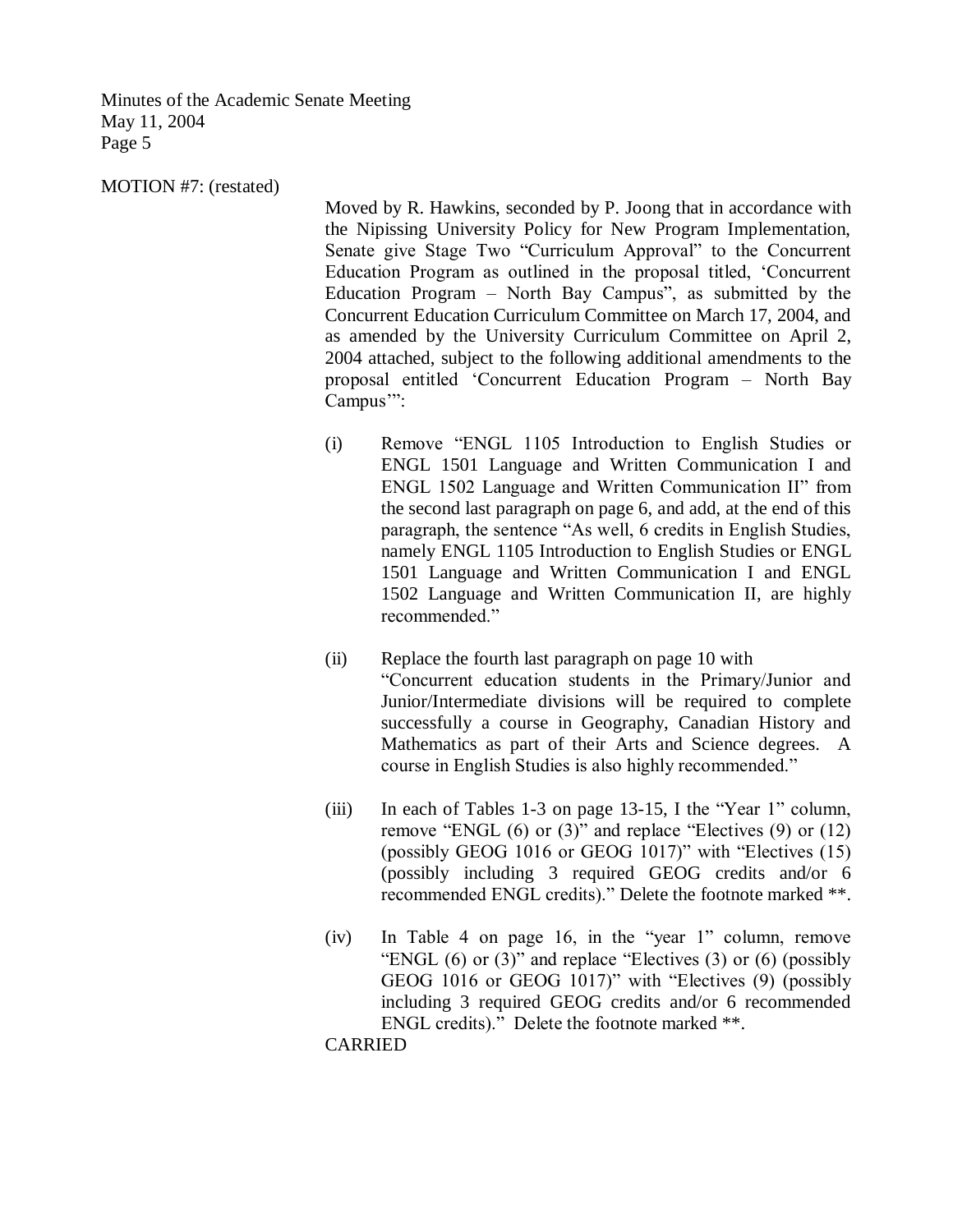| MOTION #9:                         | Moved by R. Hawkins, seconded by M. Saari that for the purpose of<br>implementing the Concurrent Education Program, Senate amend the<br>Senate document entitled "Senate Academic Regulations and Policies,<br>September 2003" by adding the following new courses (page<br>references to attached supporting material):<br>EDUC 1013 "Observation<br>and Practice Teaching I<br>$\bullet$                                                                                                                                                                                                                                                                                                                                                                                                                                                                                                                                                                                                                                                                                                                                                                                                                                                                                                                                                                                                                                                                              |  |  |  |
|------------------------------------|-------------------------------------------------------------------------------------------------------------------------------------------------------------------------------------------------------------------------------------------------------------------------------------------------------------------------------------------------------------------------------------------------------------------------------------------------------------------------------------------------------------------------------------------------------------------------------------------------------------------------------------------------------------------------------------------------------------------------------------------------------------------------------------------------------------------------------------------------------------------------------------------------------------------------------------------------------------------------------------------------------------------------------------------------------------------------------------------------------------------------------------------------------------------------------------------------------------------------------------------------------------------------------------------------------------------------------------------------------------------------------------------------------------------------------------------------------------------------|--|--|--|
|                                    | (Junior/Intermediate)"<br>with<br>the<br>corresponding<br>course<br>description (page 1);<br>EDUC 2013 "Observation and Practice Teaching II<br>$\bullet$<br>(Junior/Intermediate)" with its prerequisite noted as EDUC<br>1013, and the corresponding course description (page 2)<br>EDUC 3013 "Observation and Practice Teaching III<br>$\bullet$<br><i>(Junior/Intermediate)</i> ", with its prerequisite noted as EDUC<br>2013, and the corresponding course description (page 3);<br>EDUC 4013 "Observation and Practice Teaching IV (Junior<br>$\bullet$<br><i>Intermediate)</i> ", with its prerequisite noted as EDUC 3013 and<br>the corresponding course description (page 4);<br><b>EDUC</b><br>4474<br>"Curriculum<br>Methods<br>Part<br>I<br>$\bullet$<br>(Junior/Intermediate)" and its anti-requisite noted as EDUC<br>4464, EDUC 4218, EDUC4228, EDUC 4238 and the<br>corresponding course description (Page 5);<br>EDUC 4484 "Curriculum Methods Part II (Junior<br>$\bullet$<br><i>Intermediate)</i> ", with its prerequisite model as EDUC 4474,<br>and its anti-requisite noted as EDUC 4464, EDUC 4218,<br>EDUC 4228, EDUC 4238, and the corresponding course<br>description (page 7):<br>EDUC 4023E "Observation and Practice Teaching V<br>(Junior/Intermediate)", with its prerequisite noted as EDUC<br>4013, and its anti-requisite noted as EDUC 4694 and EDUC<br>4696, and the corresponding course description (page 9).<br><b>CARRIED</b> |  |  |  |
| <b>Academic Planning Committee</b> |                                                                                                                                                                                                                                                                                                                                                                                                                                                                                                                                                                                                                                                                                                                                                                                                                                                                                                                                                                                                                                                                                                                                                                                                                                                                                                                                                                                                                                                                         |  |  |  |
| MOTION #10:                        | Moved by R. Hawkins, seconded by H. Rintoul that the Annual<br>Report of the Academic Planning Committee dated April 28, 2004 be<br>received.<br><b>CARRIED</b>                                                                                                                                                                                                                                                                                                                                                                                                                                                                                                                                                                                                                                                                                                                                                                                                                                                                                                                                                                                                                                                                                                                                                                                                                                                                                                         |  |  |  |
| April 26 <sup>th</sup> APC Report  |                                                                                                                                                                                                                                                                                                                                                                                                                                                                                                                                                                                                                                                                                                                                                                                                                                                                                                                                                                                                                                                                                                                                                                                                                                                                                                                                                                                                                                                                         |  |  |  |
| MOTION #11:                        | Moved by R. Hawkins, seconded by L. Frost that the Report of the<br>Academic Planning Committee dated April 26, 2004 be received.<br><b>CARRIED</b>                                                                                                                                                                                                                                                                                                                                                                                                                                                                                                                                                                                                                                                                                                                                                                                                                                                                                                                                                                                                                                                                                                                                                                                                                                                                                                                     |  |  |  |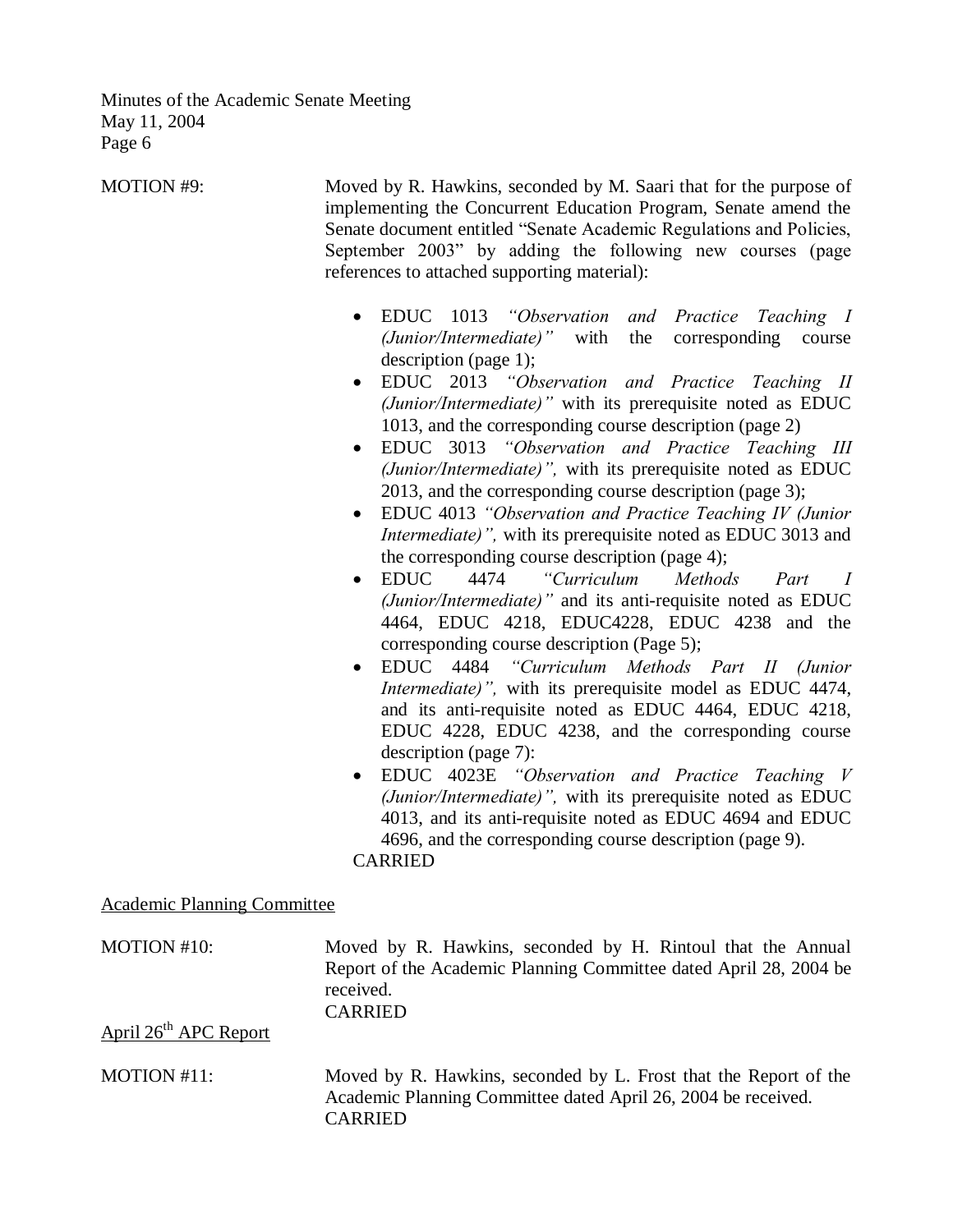| MOTION #12: | Moved by R. Hawkins, seconded by M. Saari that in accordance with |
|-------------|-------------------------------------------------------------------|
|             | the Nipissing University Policy for New Program Implementation,   |
|             | Senate give Stage Three "Implementation Approval" to the          |
|             | Concurrent Education Program as outlined in the proposal titled,  |
|             | "Concurrent Education Program - North Bay Campus," as approved    |
|             | by Senate.                                                        |
|             | <b>CARRIED</b>                                                    |

Library Committee

MOTION #13: Moved by S. Van Nuland, seconded by J. Barnett that the Annual Report of the Library Committee dated April 26, 2004 be received. CARRIED

Distance Education Committee

MOTION #14: Moved by R. Wideman, seconded by D. Lawrence that the Annual Report of the Distance Education Committee dated April 28, 2004 be received. CARRIED

Cultural Affairs Committee

MOTION #15: Moved by C. Richardson, seconded by M. Tuncali that the Annual Report of the Cultural Affairs Committee dated April 20, 2004 be received. CARRIED

Appointments, Promotions and Tenure Committee

MOTION #16: Moved by M. Tuncali, seconded by L. Janzen that the Annual Report of the Appointments, Promotions and Tenure Committee dated April 26, 2004 be received. CARRIED

April 21<sup>st</sup> APT Report

MOTION #17: Moved by M. Tuncali, seconded by L. Janzen that the APT Committee Report dated April 21, 2004 be received. CARRIED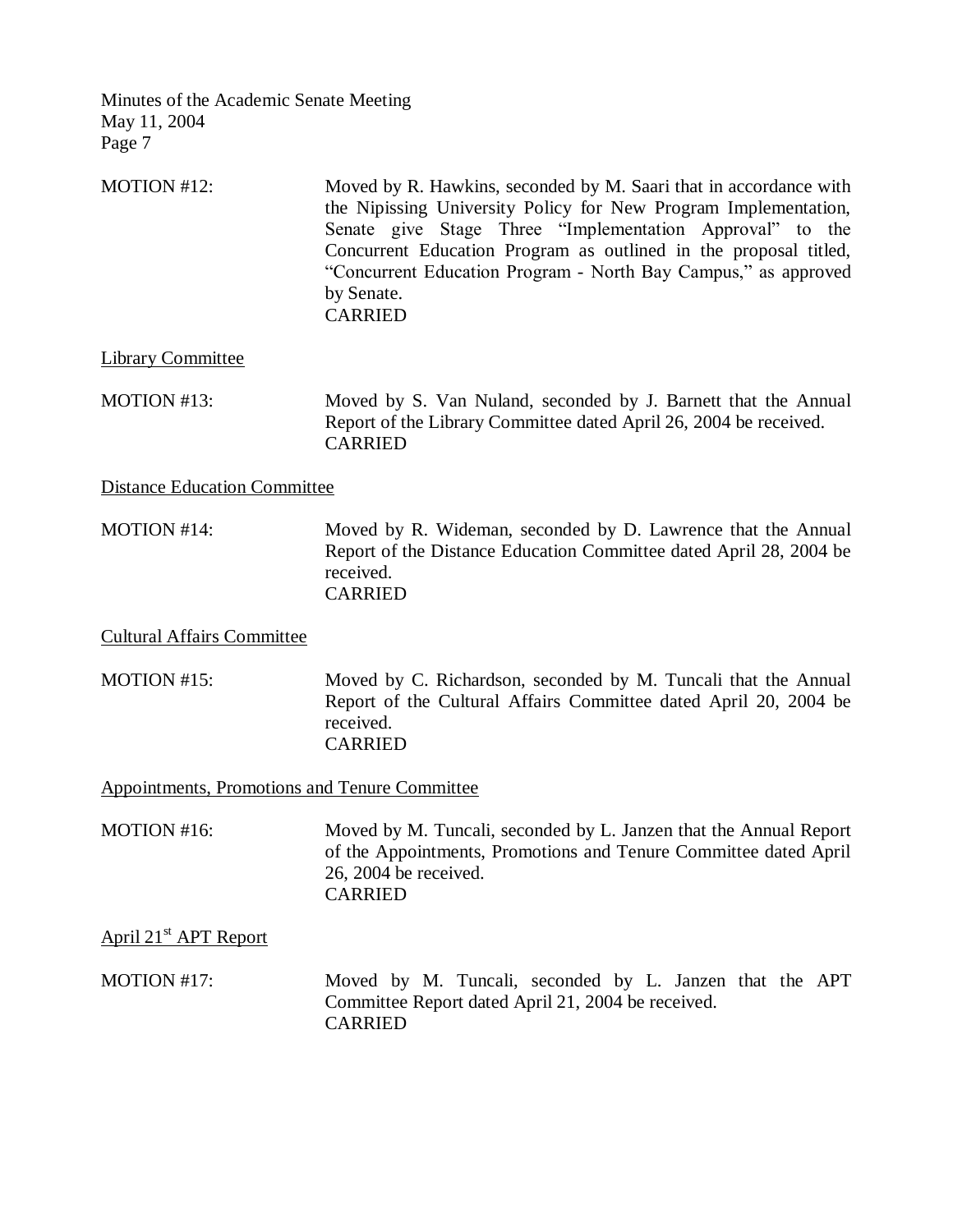Student Affairs Committee

MOTION #18: Moved by M. McCabe, seconded by H. Rintoul that the Annual Report of the Student Affairs Committee dated April 28, 2004 be received. CARRIED

By-laws and Striking Committee

MOTION #19: Moved by J. Baffoe, seconded by W. Abreu that the Annual Report of the Senate By-laws and Striking Committee dated April 21, 2004 be received. CARRIED

Honorary Degrees Committee

MOTION #20: Moved by D. Mock, seconded by W. Abreu that the Annual Report of the Honorary Degrees Committee dated April 28, 2004 be received. CARRIED

Research Ethics Committee

MOTION #21: Moved by T. Horton, seconded by J. Barnett that the Annual Report of the Research Ethics Committee dated March 29, 2004 be received. CARRIED

Admissions, Promotions and Petitions Committee

MOTION #22: Moved by R. Bergquist, seconded by J. Scott that the Annual Report of the Admissions, Promotions and Petitions Committee dated May 3, 2004 be received. CARRIED

April 27<sup>th</sup> APP Report

MOTION #23: Moved by R. Bergquist, seconded by D. Lawrence that the Report of the Admissions, Promotions and Petitions Committee dated April 27, 2004 be received. CARRIED

University Research Council

MOTION #24: Moved by R. Hawkins, seconded by J. Long that the Annual Report of the University Research Council dated April 28, 2004 be received. CARRIED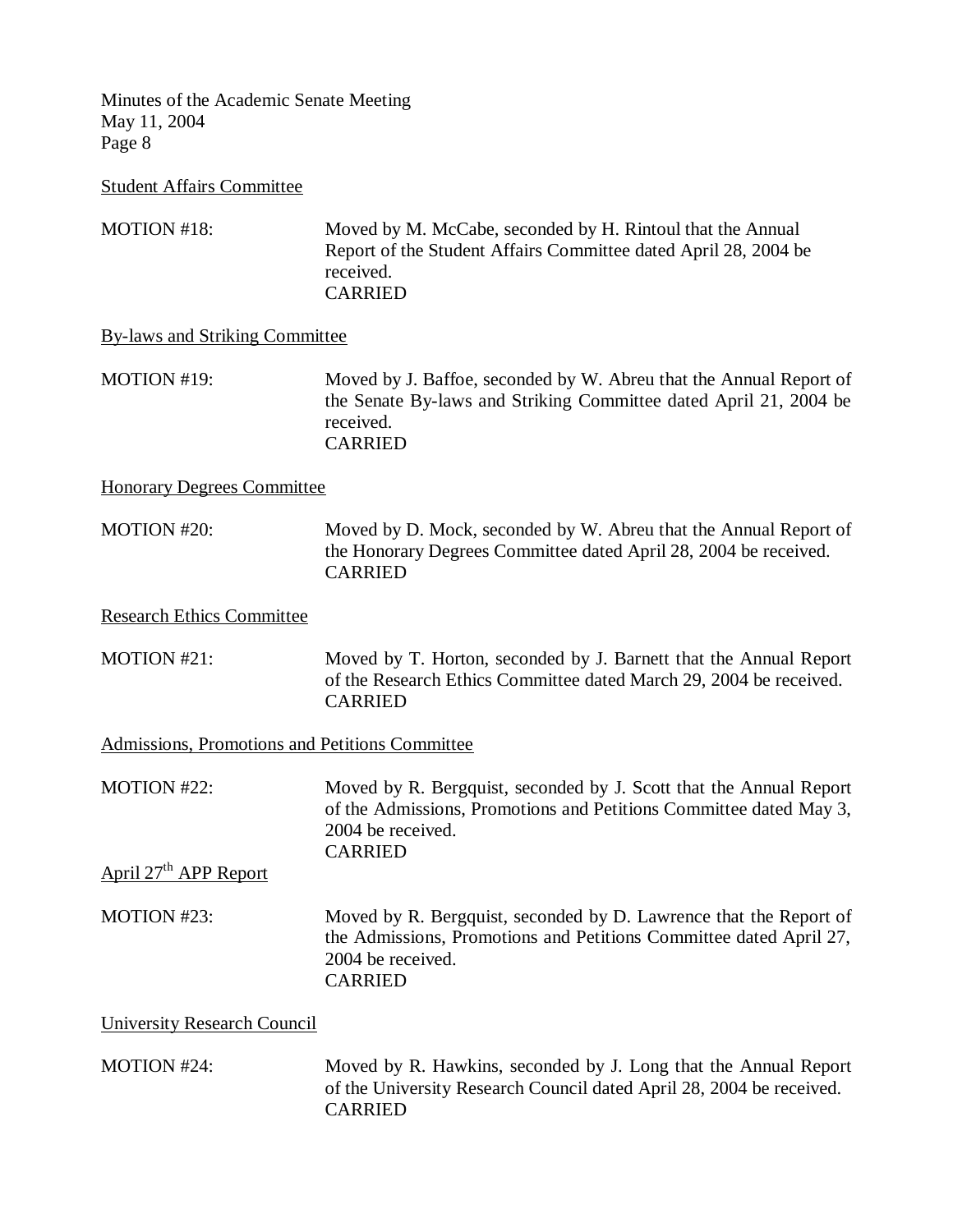Academic Computing Committee

MOTION #25: Moved by K. Waller, seconded by P. Joong that the Annual Report of the Academic Computing Committee dated April 26, 2004, be received. CARRIED

### REPORTS OF REPRESENTATIVES ON OTHER BODIES

Senator Topps reported on the Board of Governors meeting held on May 5. He extended congratulations to Steve Carmichael as the new Chair of the Board and Tiz Silveri as the new Vice-Chair. He further announced the names of the four members elected to three-year terms.

Senator Sparkes reported that the main item on the agenda of April  $23<sup>rd</sup>$  meeting of the Council of Ontario Universities was budgeting. He noted that COU had approved the Freedom of Information and Privacy Protection statement to conform with the Ontario government's act on privacy legislation. There have been some negotiations with the government in terms of the effect of the tuition freeze on operating budgets. Compensation is expected from the provincial government for 90% of the figure. The government has established an expert panel to examine the funding framework and review accountability issues at universities. It was reported that applications statistics are up 21% over the pre-double cohort year. COU is working on enrolment target agreements for each university to accommodate the extra students.

### **ELECTIONS**

The Speaker explained the need to replace a member on the Consolidated Committee who will be absent for the 13 cases coming forward for review. It was agreed that two individuals could share this responsibility. Nominations were then considered.

F. Noël nominated M. Saari M. Tuncali nominated L. Janzen

MOTION #26: Moved by D. Franks, seconded by L. Kruk that nominations cease. CARRIED

Acclaimed: M. Saari and L. Janzen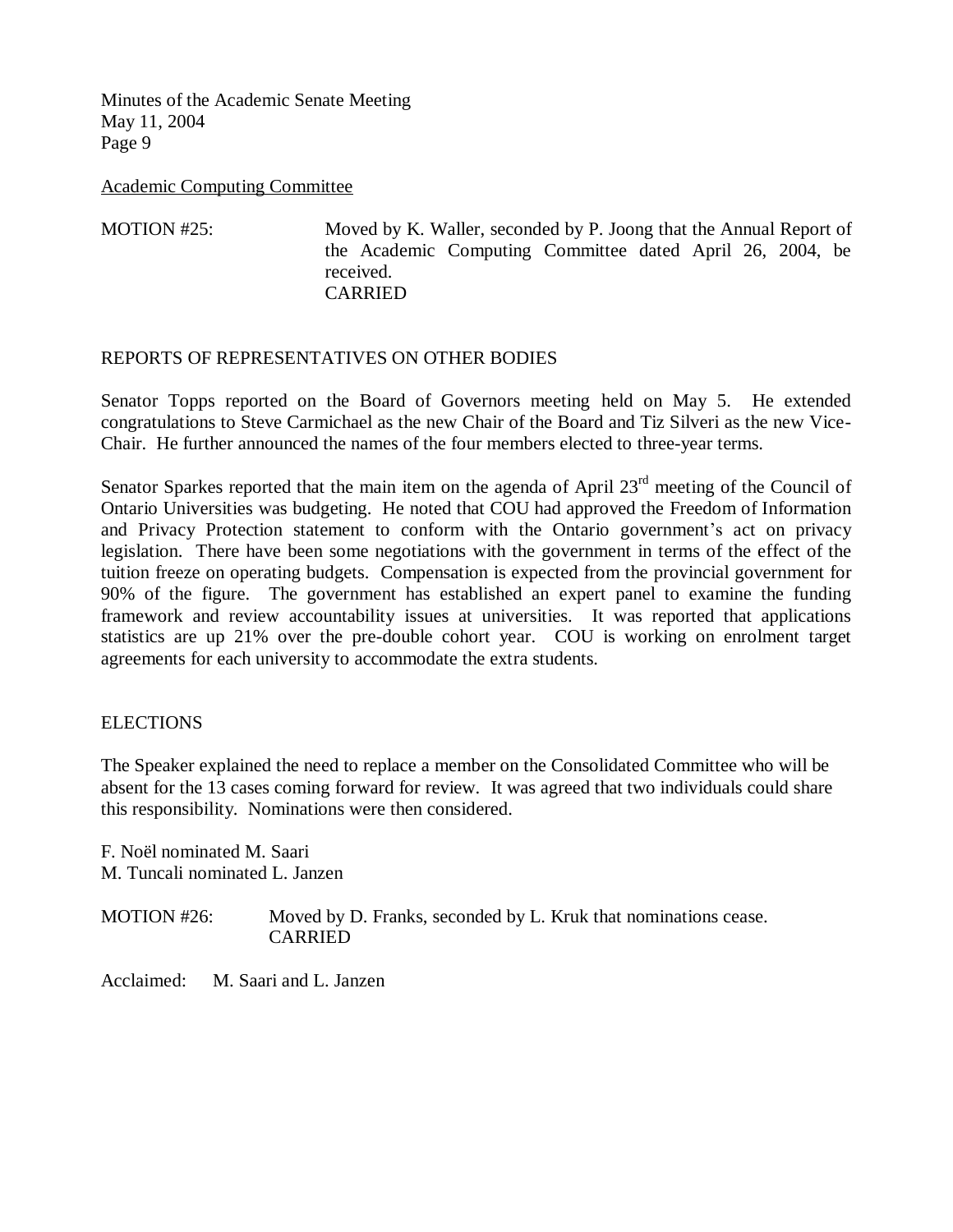#### OTHER BUSINESS

- MOTION #27: Moved by S. Van Nuland, seconded by K. Clausen that Senate discharge the non-standing Senate committees including Senate and Dean's Search Committees and Selection Committees for 2003-2004 as identified in the Agenda.
	- (i) Senate Selection Committee for the tenure track position in Computer Education
	- (ii) Senate Selection Committee for the tenure track position in Curriculum Methods
	- (iii) Senate Selection Committee for the tenure track position in Art Education
	- (iv) Senate Selection Committee for the tenure track position in Educational Psychology/Special Education
	- (v) Senate Selection Committee for the tenure track position in Curriculum Studies: Education and Schooling
	- (vi) Senate Selection Committee for the tenure track position in Science Education
	- (vii) Senate Selection Committee for the tenure track position in Language Arts and Literacy at the Brantford campus
	- (viii) Senate Selection Committee for the tenure track position in Graduate Studies
	- (ix) Senate Selection Committee for the tenure track position in Classroom Management
	- (x) Assessment Subcommittee for Dr. Dean Berry's application for reappointment with tenure
	- (xi) Assessment Subcommittee for Dr. Warnie Richardson's application for reappointment with tenure

#### NEW BUSINESS

### MOTION #28: Moved by G. Laronde, seconded by S. Reid that Senate consider receipt of the Annual Report of the Student Academic Standing Appeals and Petitions Committee dated May 11, 2004. CARRIED